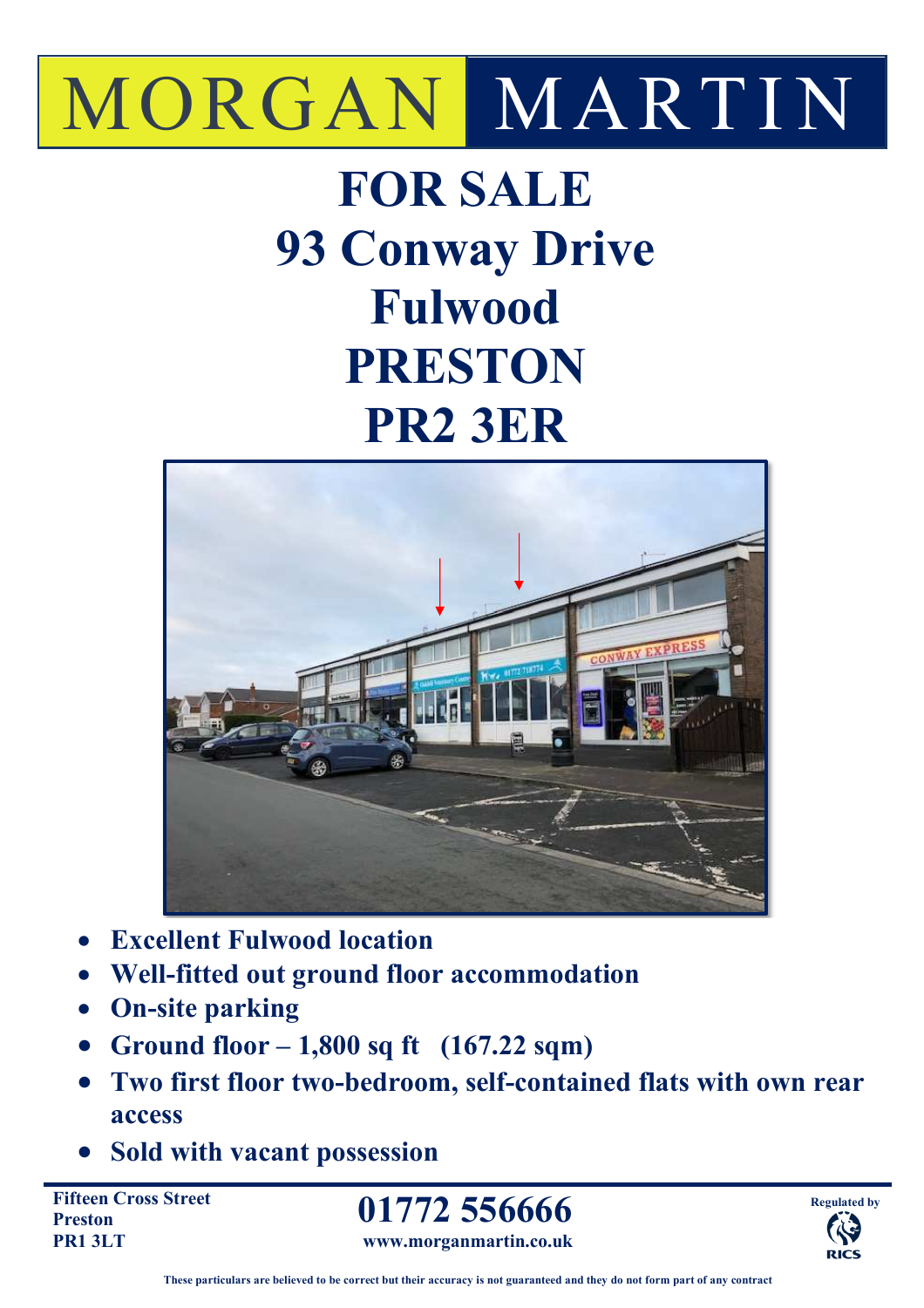#### **LOCATION**

The property is situated in the heart of the prosperous north Preston suburb of Fulwood, and forms part of a parade of six retail units serving the local community.

#### **DESCRIPTION**

The premises comprise a double-fronted, mid-terrace, two-storey property with ground floor retail/consulting rooms (currently Vets practice), together with two self-contained flats. The property benefits from uPVC shop front and windows throughout, well-fitted consulting rooms on the ground floor, with gas-fired central-heating, security alarm, etc. the upper floor flats are self-contained and well presented.

| Ground floor consulting room: | $1,800$ sq ft | $(167.22 \text{ sqm})$                     |
|-------------------------------|---------------|--------------------------------------------|
| First floor $-$ Flat 1:       |               | Lounge, kitchen, bathroom and two bedrooms |
| First floor $-$ Flat 2:       |               | Lounge, kitchen, bathroom and two bedrooms |

All measurements have been made in accordance with the RICS Code of Measuring Practice.

#### **TENURE**

The property is held on a long lease. Full details available upon request.

#### **RATING ASSESSMENT**

The premises are entered in to the Rating List at Rateable Value £10,750.

### **PRICE**

£425,000.00 subject to contract.

#### **EPC**

Available upon request.

### **VAT**

All rents and prices quoted are or may be subject to the addition of VAT.

# **ANTI-MONEY LAUNDERING REGULATIONS**

In accordance with Anti-Money Laundering Regulations, two forms of identification and confirmation of the source of funding will be required from the successful purchaser.

#### **LEGAL COSTS**

Each party are to be responsible for their own legal costs incurred in the transaction.

# **FURTHER INFORMATION**

| Contact:   | Charles D. Bell            |
|------------|----------------------------|
| Telephone: | 01772 556666               |
| Email:     | charles@moreanmartin.co.uk |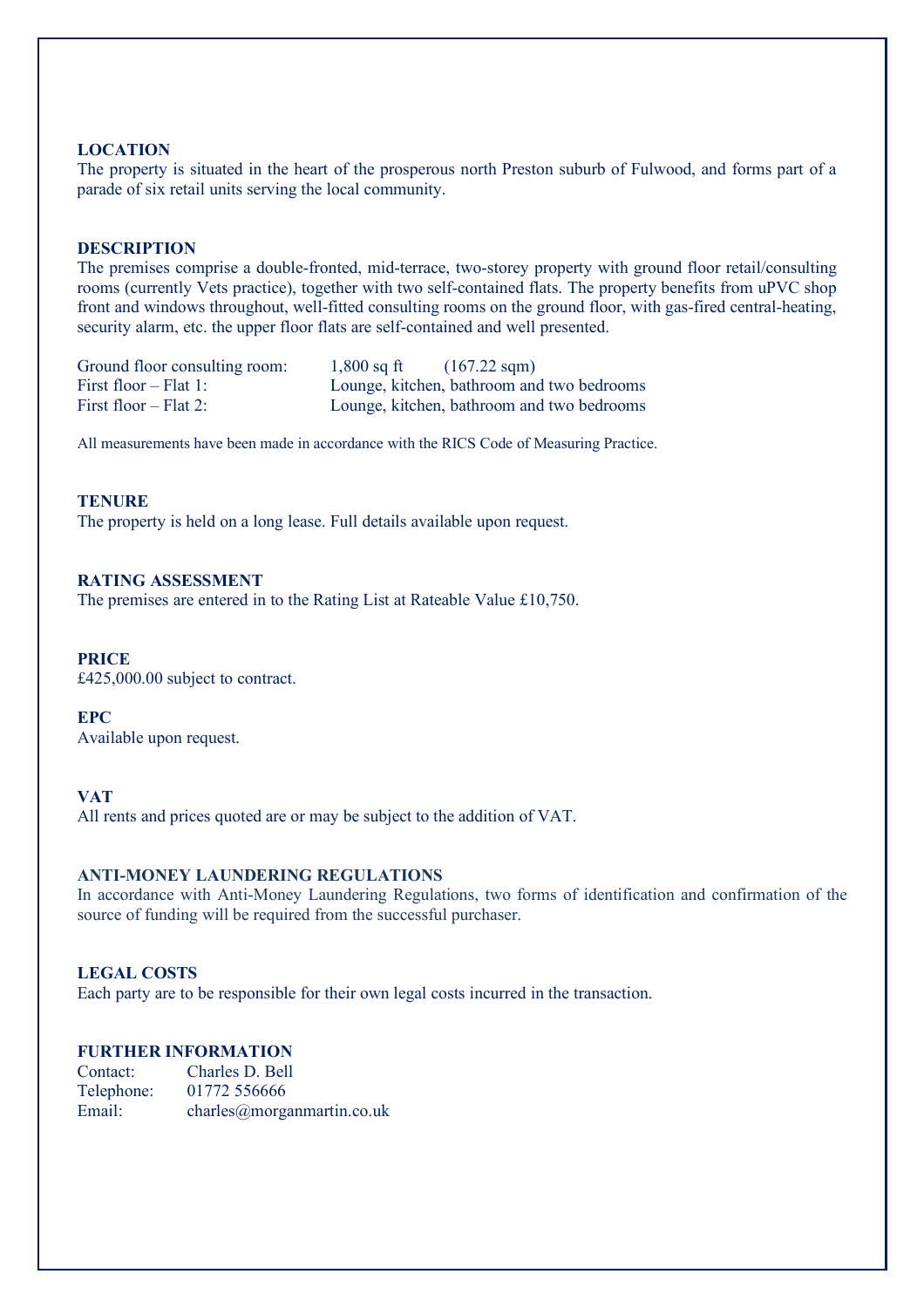

For Identification Only

Not to Scale

**Chartered Surveyors** 

**Fifteen Cross Street Preston PR1 3LT**